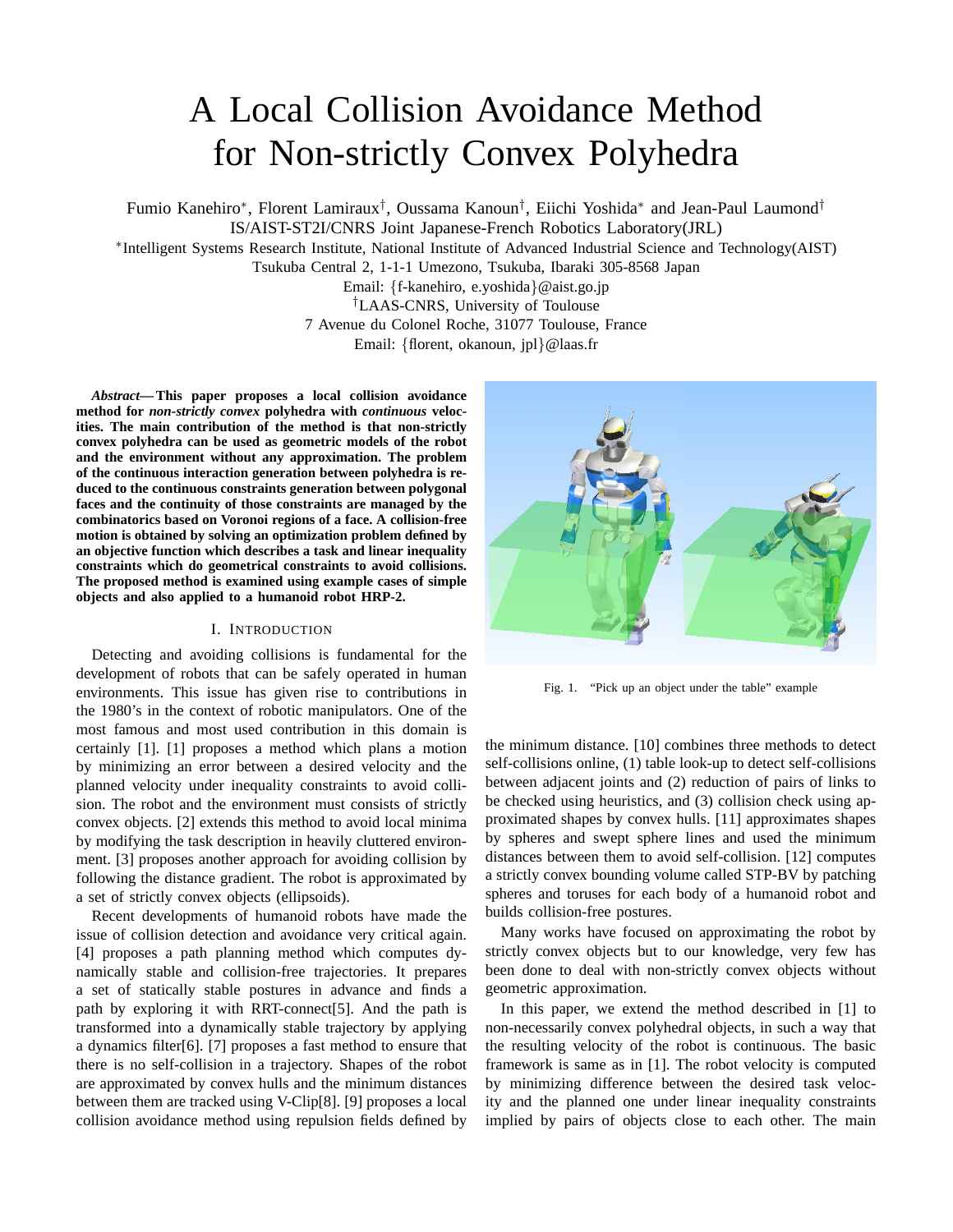difference is the way of generating constraints. In the case of strictly convex objects, one constraint over the velocity of the closest points between two objects is enough. The minimum distance and the closest points between non-strictly convex objects can be computed using efficient algorithms and robust implementations[13, 14, 15, 16]. But performing collision avoidance by applying a linear inequality constraint over the velocity between the closest points might result in discontinuous velocities for the objects. Because the closest points between two strictly convex objects move continuously whereas the closest points between non-strictly convex objects do not. If one object is a robot body, discontinuous velocity cannot be applied. So in the case of polyhedra, several constraints are generated for each pair of objects unlike the method in [1]. Our method reduces the problem of the continuous interaction generation between polyhedra to the continuous constraints generation between faces and manages the continuity of those constraints using the combinatorics based on Voronoi regions of a face.

The paper is organized as follows. In section II, we recall Faverjon and Tournassoud's method for strictly convex objects. In section III, we extend the method to make it possible to accept polyhedra. In section IV, the extended method is examined using example cases of simple objects and a humanoid robot HRP-2[17]. In section V, we summarize and conclude the paper.

## II. A LOCAL METHOD FOR STRICTLY CONVEX OBJECTS

# *A. Strictly convex objects*

## First, let us recall the following definition.

**Definition:** *Strictly convex object. Let* O *be a closed subset of*  $\mathbb{R}^3$  and int $(\mathcal{O})$  be the interior of (greater open subset of)  $\mathcal{O}$ . O *is strictly convex if and only if*

$$
\forall A \in \mathcal{O}, \forall B \in \mathcal{O}, \forall \lambda \in \mathbb{R}, 0 < \lambda < 1, \ \lambda A + (1 - \lambda)B \in \text{int}(\mathcal{O})
$$

For instance, a convex polyhedron is not strictly convex. If two points on a facet are selected as  $A$  and  $B$ , the line segment linking them is not inside the interior of the polyhedron but on the facet.

## *B. Outline of the method*

Let us recall the principle of Faverjon and Tournassoud's method [1]. Let  $\mathcal{O}_1$  and  $\mathcal{O}_2$  be two strictly convex objects. For ease of explanation, let's consider  $\mathcal{O}_1$  as a movable object and  $\mathcal{O}_2$  as a static one. Let  $p_1$  and  $p_2$  denote the closest points between  $\mathcal{O}_1$  and  $\mathcal{O}_2$  and d does the distance  $\|\boldsymbol{p}_1-\boldsymbol{p}_2\|$  between them (Fig. 2). Since  $\mathcal{O}_1$  and  $\mathcal{O}_2$  are strictly convex objects,  $p_1$  and  $p_2$  move continuously on  $\mathcal{O}_1$  and  $\mathcal{O}_2$  boundaries and  $d$  is continuously differentiable.

If d is smaller than a threshold called *influence distance* and denoted by  $d_i$ , the following constraint is defined for velocity of  $d$ :

$$
\dot{d} \ge -\xi \frac{d - d_s}{d_i - d_s} \tag{1}
$$

where  $\xi$  is a positive coefficient for adjusting convergence speed,  $d_s$  (<  $d_i$ ) is a positive value called *security distance*.



Fig. 2. Faverjon and Tournassoud's method

Inequality (1) is called *velocity damper* and it expresses that  $d$  must not decrease too fast when it is smaller than  $d_i$ . As the result, d never be smaller than  $d_s$ . The region where d is smaller than  $d_i$  is called *influence zone*. Note that  $\dot{d}$  must satisfy Inequality (1) when  $p_1$  enters *influence zone*. If it doesn't,  $d$  is constrained discontinuously. Therefore, the value of  $\xi$  must be tuned according to applications.

 $d$  is computed by the following equation.

$$
\dot{d} = (\dot{\boldsymbol{p}}_1 | \boldsymbol{n})
$$

where *n* is the unit vector  $(p_1 - p_2)/d$  and notation  $(u|v)$ refers to the inner product of vectors  $u$  and  $v$ .

Let  $q$  denote the configuration and  $\dot{q}$  the velocity of the robot. The velocity of  $p_1$  can be expressed as:

$$
\dot{\boldsymbol{p}_1} = \boldsymbol{J}(\boldsymbol{q}, \boldsymbol{p}_1) \dot{\boldsymbol{q}}
$$

where  $J(q, p_1)$  is a Jacobian matrix of  $\mathcal{O}_1$  at  $p_1$ . Inequality (1) thus becomes a linear inequality constraint over the robot velocity  $\dot{q}$ :

$$
(\dot{\boldsymbol{q}}|\boldsymbol{J}(\boldsymbol{q},\boldsymbol{p}_1)^T\boldsymbol{n})\geq -\xi\frac{d-d_s}{d_i-d_s}
$$

A task is described by the control of a measure of the problem, a vector  $\tau(q)$  in a task space. The task is achieved by finding q which satisfies  $\tau(q) = 0$ . Given a desired task velocity  $\dot{\tau}$ , the robot velocity to achieve the task while avoiding collision is computed by solving the following optimization problem over  $\dot{q}$ :

$$
\min_{\dot{q}} \quad \|\mathbf{J}_{\tau}(q)\dot{q} - \dot{\underline{\tau}}\|^2
$$
\n
$$
\text{subject to} \quad (\dot{q}|\mathbf{J}(q, p_1)^T n) \ge -\xi \frac{d - d_s}{d_i - d_s}.\tag{2}
$$

where  $J_{\tau}(q)$  is a Jacobian matrix of  $\tau(q)$  at q.

Of course, considering each body of the robot and several obstacles yields several inequality constraints.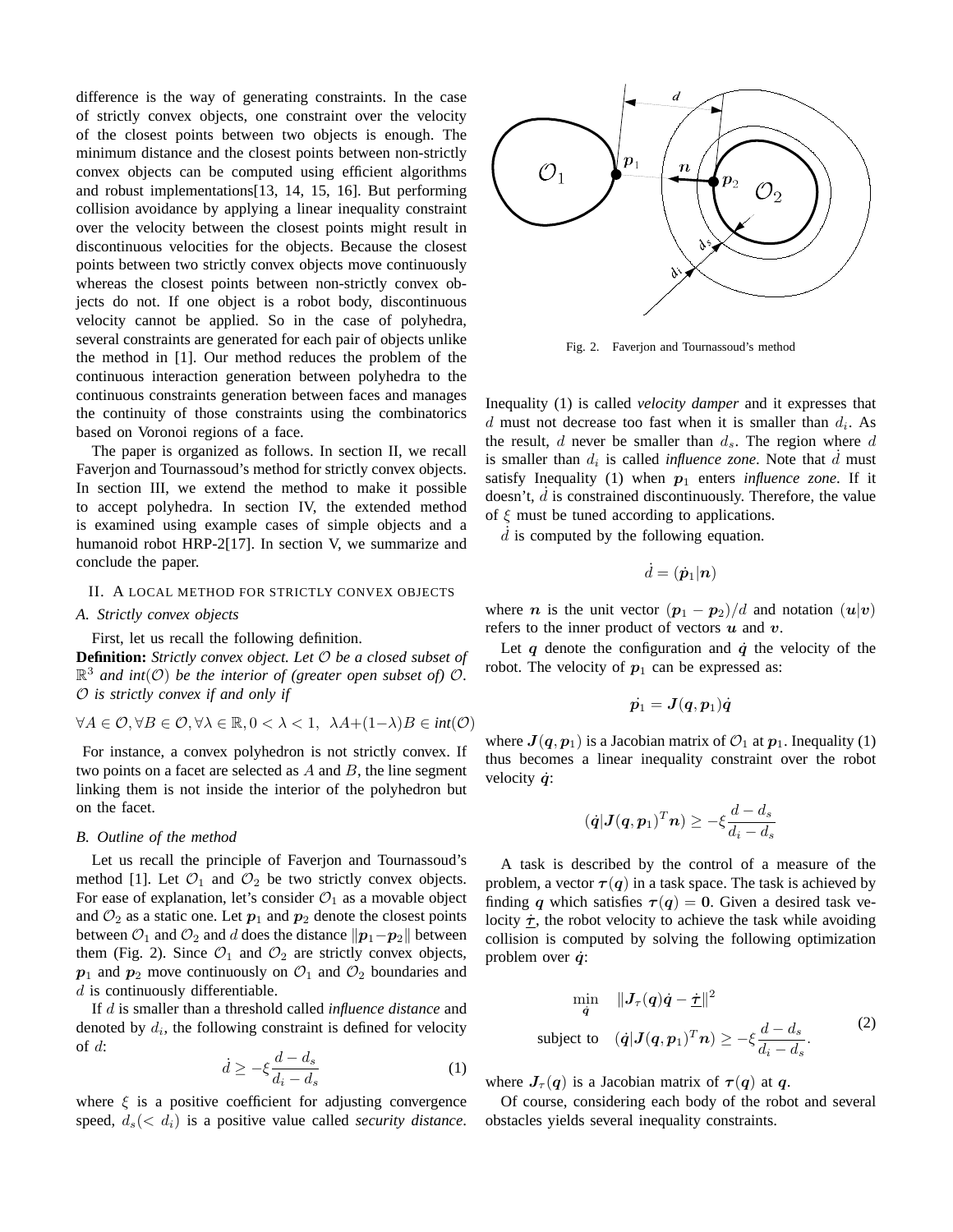## *C. Lower bound of the distance between*  $\mathcal{O}_1$  *and*  $\mathcal{O}_2$

If we denote by  $d(t)$  the minimum distance between  $\mathcal{O}_1$ and  $\mathcal{O}_2$  along time,  $d(t)$  is continuously differentiable. If a condition on the derivative  $\vec{d}$  of  $\vec{d}$ :

$$
\forall t > 0, \dot{d}(t) \ge -\xi \frac{d(t) - d_s}{d_i - d_s}
$$

and the initial condition  $d(0) \geq d_s$  are satisfied, then the following condition is derived.

$$
\forall t > 0, \ d(t) \ge d_s + (d(0) - d_s)e^{-\frac{\xi}{d_t - d_s}t} > d_s \qquad (3)
$$

This proves that the distance between objects constrained by *velocity damper* never be smaller than  $d_s$ .

# III. A LOCAL METHOD FOR NON-STRICTLY CONVEX POLYHEDRA

# *A. A discontinuous case of non-strictly convex polyhedra*

If we apply Faverjon and Tournassoud's method to nonstrictly convex polyhedra, the robot velocity changes discontinuously since the closest points between two objects move discontinuously. Fig. 3 and Fig. 4 show snapshots and results of an example case. In this example, a rectangle( $0.2 \times 0.8$ [m]) moves above an horizontal floor. The task of the rectangle is to move its center  $p_c(q)$  from  $(0.0, 0.7)^T[m]$  to  $p_g$  =  $(0.0, -1.0)^T$ [m]. Parameters of *velocity damper*,  $d_i, d_s$  and  $\xi$ are set to 0.4[m], 0.2[m] and 0.5[m/s] respectively.  $\dot{\tau}$  is given by:

$$
\dot{\underline{\tau}} = \delta \tau_{max} \frac{\bm{p}_g - \bm{p}_c(\bm{q})}{\|\bm{p}_g - \bm{p}_c(\bm{q})\|}
$$

where  $\delta \tau_{max}$  is set to 0.2.

Top left picture of Fig. 4 shows the minimum distance between the rectangle and the floor. Top right picture displays the vertical position of the rectangle. Bottom left and right pictures show the linear velocity along  $Y$  axis and the angular velocity respectively. One of vertices of the bottom edge of the rectangle,  $C_1$  enters into *influence zone* at  $t = 0.25$ . But the velocity of  $C_1$  is not affected since its velocity satisfies Inequality (1). From  $t = 0.5$ , the object velocity is affected by *velocity damper*. The center must move downward with the constant speed to achieve the task but the admissible speed of  $C_1$  is limited. As a result, the object rotates. Around  $t = 2.0$ , the bottom edge of the rectangle becomes almost parallel to the ground, the closest points start to oscillate between  $C_1$  and  $C_2$ . The object rotates clockwise to achieve the task when  $C_1$  is constrained and does counterclockwise when  $C_2$ is constrained. As a result, the minimum distance becomes smaller than  $d_s$  and the rectangle eventually collides with the floor at  $t = 3.0$ .

The collision-freeness is not assured anymore when the robot bodies and obstacles are not strictly convex as shown. The oscillation of the closest points causes discontinuous changes of  $p_1$  and n in Problem (2) and it leads to discontinuity in the solution of Problem (2) as we can see in Fig. 4.



Fig. 3. Example of a discontinuous constraint



Fig. 4. Results of the example

## *B. Decomposition of interaction between polyhedra*

The goal of this section is to define the inequality constraints in such a way that  $\dot{q}$  remains continuous. To cope with this issue, we propose to keep track of several pairs of points that move continuously on the facets of the polyhedra composing the obstacles and robot.

Discontinuity of constraints happens in the following cases.

- 1) a new constraint appears suddenly
- 2) a constraint disappears suddenly

The closest points jump discontinuously if these two cases happen at the same time.

In order to prevent these cases and generate a collisionfree motion with continuous velocities, pairs of points must be selected by complying with the following rules.

- 1) the closest points between a robot body and an obstacle must be constrained to guarantee that the robot never collides.
- 2) the potential closest points must have been constrained before they become the closest points.
- 3) the closest points must continue to be constrained even if they are not closest anymore.

Let us decompose the interaction between polyhedra into a set of interactions between faces. Polygonal faces are assumed to be decomposed into triangles<sup>1</sup>.

<sup>1</sup>In the following, *features* of a triangle are the triangular (open)face, the three edges and the three vertices.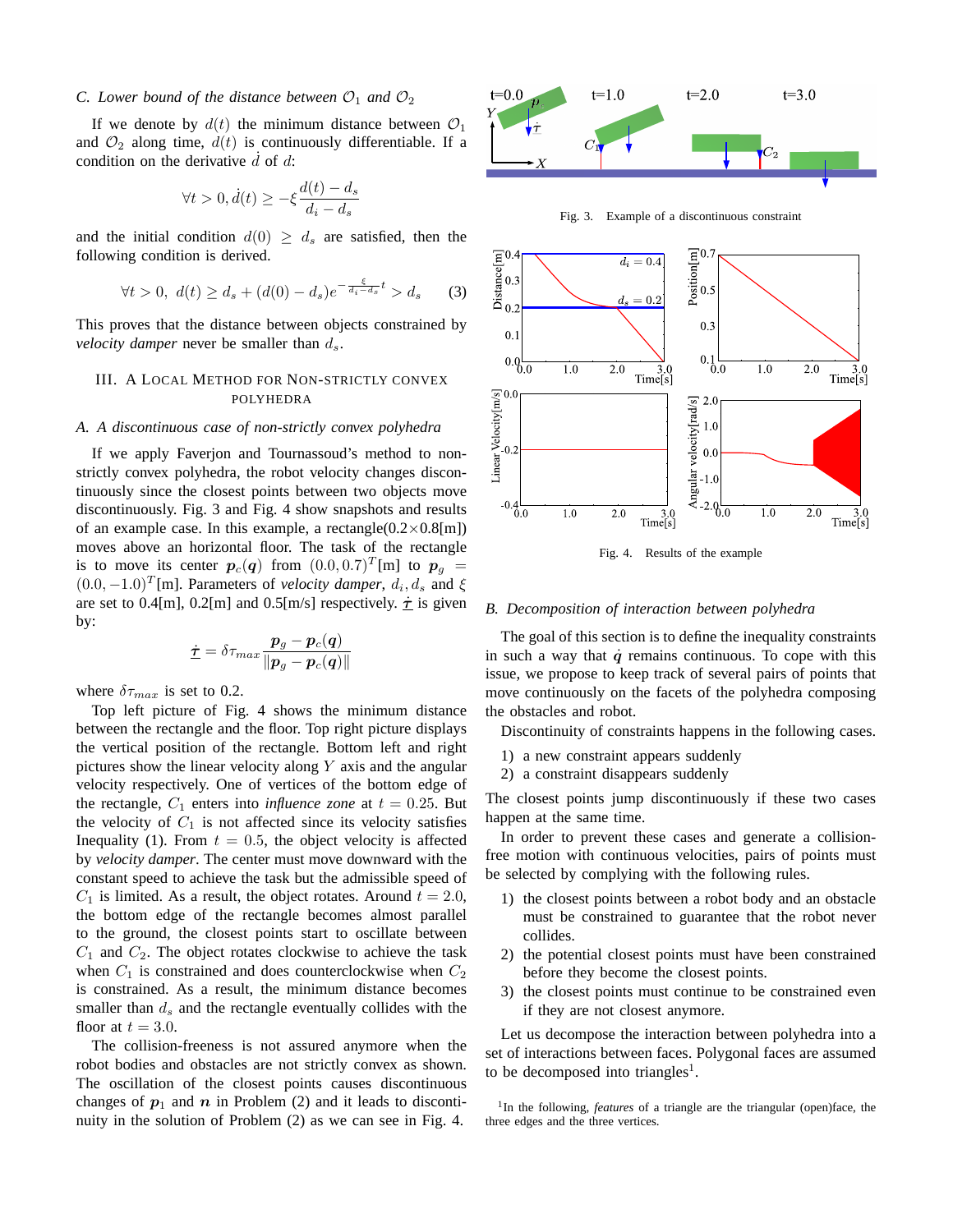The continuous motion between polyhedra,  $\mathcal{O}_1$  and  $\mathcal{O}_2$ can be achieved if each triangle of  $\mathcal{O}_1$  moves with continuous velocity against each triangle of  $\mathcal{O}_2$ . Therefore we can focus on an interaction between triangles,  $T_1$  and  $T_2$ . The continuous motion between  $\mathcal{T}_i$  and  $\mathcal{T}_j$  can be achieved if each edge of  $\mathcal{T}_1$  moves with continuous velocity against  $\mathcal{T}_2$ and each edge of  $\mathcal{T}_2$  moves with continuous velocity against  $\mathcal{T}_1$ . Finally the interaction between polyhedra is decomposed into interactions between an edge and a triangle as shown in Fig. 5. It means that the continuous interaction between polyhedra can be achieved if we can find a method to realize a continuous interaction between an edge and a triangle. In the same way, the continuous interaction between a robot and the environment which consists of several polyhedra respectively can be achieved if each polyhedron of the robot moves in continuous way against each polyhedron of the environment.



Fig. 5. Decomposition of interaction

## *C. Constraint generation using Voronoi regions*

Next, let us find pairs of points to be constrained to realize the continuous interaction between an edge and a triangle. The pairs of points to be constrained depend on the Voronoi regions in which the edge lies. The Voronoi region is defined as follows.

**Definition:** *Voronoi region* VR(X) *for feature* X*. A Voronoi region associated with a feature* X *of a triangle is a set of points that are closer to* X *than any other feature.*

The Voronoi plane is also defined as follows.

**Definition:** *Voronoi plane*  $VP(X, Y)$  *between neighboring features* X and Y.  $VP(X, Y)$  *is the plane containing*  $\mathcal{VR}(X) \cap \mathcal{VR}(Y)$ .

Since a triangle consists of a face F, three edges  $\mathcal{E}_i(i =$ 1, 2, 3) and three vertices  $V_i(i = 1, 2, 3)$ , 3D space around the triangle is separated into 7 Voronoi regions.

# **Case1 : The edge is in**  $VR(F)$

The closest point jumps from one of end points of the edge to the other when the edge and the triangle are almost parallel. Therefore, two pairs,  $(V_1, V_1')$  and  $(V_2, V_2')$  are constrained, where  $V_1$  and  $V_2$  are end points of the edge.  $(a, b)$  denotes a pair of points, a and b and  $\mathcal{V}'_i(i=1,2)$  denotes a projection of  $V_i$  onto F along its normal vector. Any point on the edge can be the closest point when the edge and the triangle are parallel. But we don't need any additional pair since both end points are already constrained and they are also the closest points.

## **Case2 : The edge is in**  $VR(E)$

The closest point jumps from one of end points of the edge to the other when the edge and  $\mathcal E$  are almost parallel. So two pairs,  $(\mathcal{V}_1, \mathcal{V}'_1)$  and  $(\mathcal{V}_2, \mathcal{V}'_2)$  are constrained, where  $\mathcal{V}'_i(i =$ 1, 2) is a projected point of  $V_i$  onto  $\mathcal{E}$ . The closest points between the edge and  $\mathcal E$  coincides with one of two pairs in some cases, but doesn't in other cases. Therefore, one more pair for the closest points is added. Three pairs are created as a consequence.

# **Case3** : The edge is in  $VR(V)$

The closest point moves continuously on the edge. So the pair of the closest points is constrained.



Fig. 6. Constraints generated between an edge and a triangle

So far, we considered cases the edge lies in one of the Voronoi regions of the triangle. But in most cases, the edge may move to another Voronoi region and lie in several Voronoi regions at the same time. Therefore, the edge is decomposed into several line segments again by clipping it with Voronoi planes.

Before this decomposition, we need to confirm that continuity of constraints is kept when an edge goes into another Voronoi region. When the edge moves between  $\mathcal{VR}(\mathcal{F})$  and  $VR(E)$ , continuity of constraints are maintained since end points of decomposed line segments are on  $\mathcal{VP}(\mathcal{F}, \mathcal{E})$  and they produce the same constraints. However, in other cases, constraints may appear or disappear suddenly. An example is shown in Fig. 7. The edge is moving from  $VR(V)$  to  $VR(E)$ . When an end point of the edge touches  $VP(V, E)$  and a new constraint appears suddenly. In the reverse case, the constraint disappears suddenly.

This discontinuity can be solved by adding two more constraints on both end points of the edge when it is in  $VR(V)$ .

Finally, the algorithm to pick up pairs of points to be constrained is described as in Algorithm 1-4.

Algorithm 1 decomposes interaction between polyhedra,  $\mathcal{O}_1$  and  $\mathcal{O}_2$  into interactions between triangles. Function DISTANCE\_BOUND( $\mathcal{O}_1$ ,  $\mathcal{O}_2$ ,  $d_i$ ) filters out such pairs of triangles that distances between triangles are bigger than  $d_i$ . This function is very important to improve efficiency and it can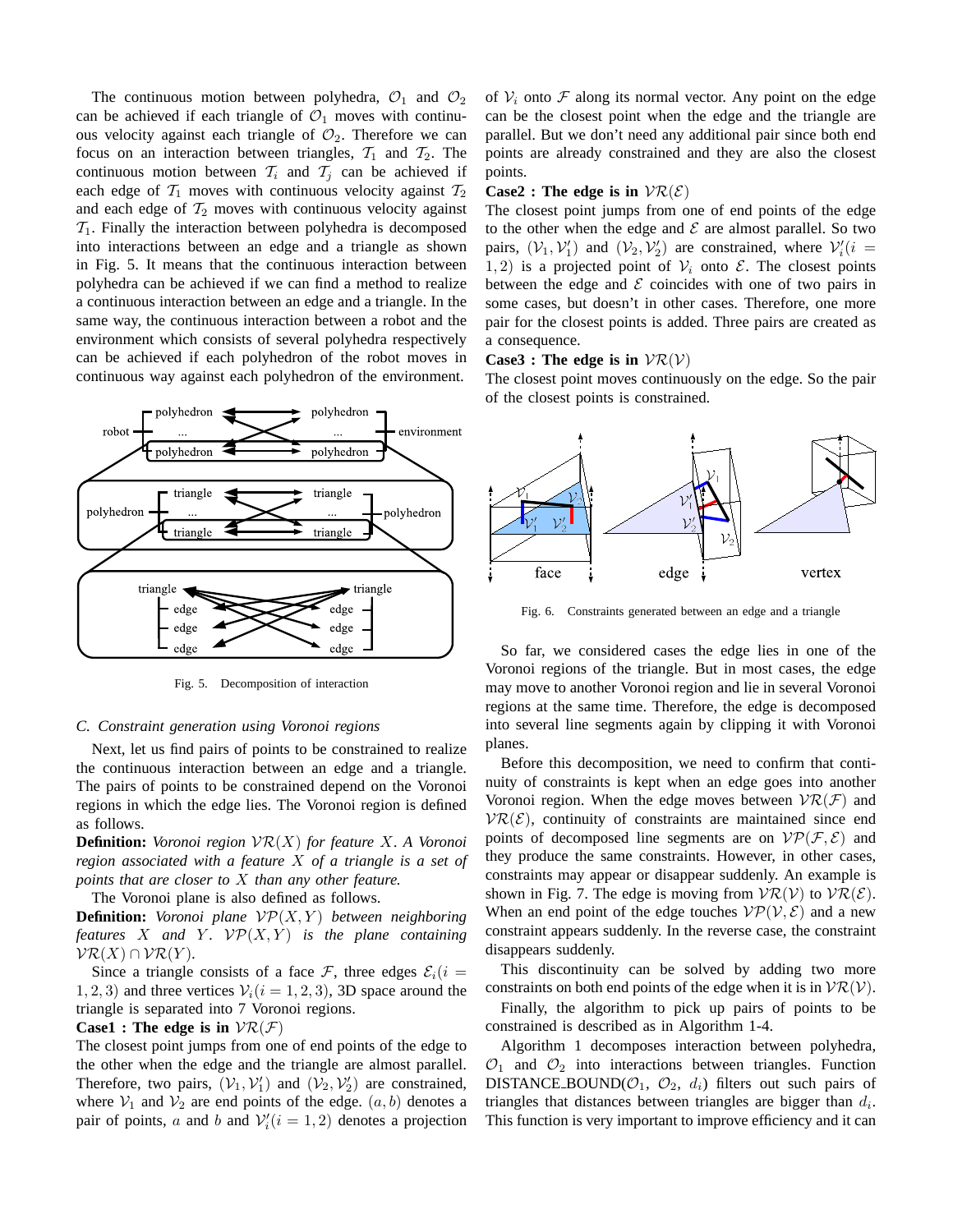

Fig. 7. Appearance/disappearance of a constraint

| Algorithm 1 PAIRS_POLYHEDRA( $\mathcal{O}_1$ , $\mathcal{O}_2$ )                               |
|------------------------------------------------------------------------------------------------|
| $pairs \leftarrow \emptyset$                                                                   |
| <i>triangle_pairs</i> $\leftarrow$ DISTANCE_BOUND( $\mathcal{O}_1$ , $\mathcal{O}_2$ , $d_i$ ) |
| for all $(\mathcal{T}_1, \mathcal{T}_2) \in triangle\_pairs$ do                                |
| $pairs \leftarrow pairs \cup PAIRS\_TRIANGLES(\mathcal{T}_1, \mathcal{T}_2)$                   |
| end for                                                                                        |
| return pairs                                                                                   |

be implemented easily using techniques for collision detection such as OBB-Tree.

Algorithm 2 decomposes interaction between triangles,  $T_1$ and  $T_2$  into interactions between an edge and a triangle. Function EDGE(T) returns the set of edges that compose  $T$ .

Algorithm 3 decomposes interaction between an edge and a triangle into interactions between a line segment and a triangle. A function VORONOI CLIP( $\mathcal{E}$ ,  $\mathcal{VR}(f)$ ) clips a part of  $\mathcal E$ which is in  $\mathcal{VR}(f)$ .

Algorithm 4 generates pairs of points to be constrained. Function VERTICES(S) returns the set of end points of S, a function PARALLEL( $S_1, S_2$ ) checks two segments are parallel or not, and a function CLOSEST PAIR $(A, B)$  computes the closest points between geometric elements A and B.

After pairs are computed, *velocity damper* is inserted between each pair of points if the distance between those points is smaller than  $d_i$ .

In this procedure, constraints are generated on all end points of line segments. Since end points are shared by several line segments, duplicated pairs are generated. A duplicated pair is also generated when the closet point coincides with one of the end points. Therefore, we need to check duplication before adding a new pair.

| Algorithm 3 PAIRS_EDGE_TRIANGLE( $\mathcal{E}, \mathcal{T}$ ) |  |  |  |  |  |  |  |
|---------------------------------------------------------------|--|--|--|--|--|--|--|
|---------------------------------------------------------------|--|--|--|--|--|--|--|

 $pairs \leftarrow \emptyset$ **for all**  $f \in \{F, \mathcal{E}_1, \mathcal{E}_2, \mathcal{E}_3, \mathcal{V}_1, \mathcal{V}_2, \mathcal{V}_3\}$  **do**  $\mathcal{S} \leftarrow \text{VORONOLCLIP}(\mathcal{E}, \mathcal{VR}(f))$ **if** S **then**  $pairs \leftarrow pairs \cup$  PAIRS\_SEGMENT\_FEATURE(S, f) **end if end for return** pairs

| Algorithm 4 PAIRS_SEGMENT_FEATURE(S, f)                                |
|------------------------------------------------------------------------|
| $pairs \leftarrow \emptyset$                                           |
| for all $V \in VERTICES(S)$ do                                         |
| $pairs \leftarrow pairs \cup \{CLOSEST\_PAIR(V, f)\}$                  |
| end for                                                                |
| if $f \in \{ \mathcal{V}_1, \mathcal{V}_2, \mathcal{V}_3 \}$ then      |
| $pairs \leftarrow pairs \cup \{CLOSEST\_PAIR(S, f)\}$                  |
| else if $f \in \{ \mathcal{E}_1, \mathcal{E}_2, \mathcal{E}_3 \}$ then |
| if not PARALLEL( $S$ , $f$ ) then                                      |
| $pairs \leftarrow pairs \cup \{CLOSEST\_PAIR(S, f)\}\$                 |
| end if                                                                 |
| end if                                                                 |
| return pairs                                                           |

# *D. Sources of discontinuous robot velocities*

Solving Problem 2 is equivalent to finding the closest point between the desired task velocity  $\dot{\tau}$  and the space of admissible task velocities  $S_{\dot{x}}$ (light blue region in Fig.8). The robot velocities which satisfy all the linear inequality constraints(yellow regions in Fig.8) exist in the convex subspace(orange region in Fig.8). It is projected into  $S_t$  by  $J_{\tau}$ . And when the task is defined in the lower dimensional space than the robot velocity space, a point in the task velocity space corresponds to the subspace in the robot velocity space  $S_{\dot{a}}$  (red region in Fig.8).

There are three kinds of sources of discontinuous robot velocities.

- 1) If a constraint changes discontinuously, the shape of  $S_{\tau}$ also does. As the result, the robot velocity might change discontinuously. This source can be removed using the constraint generation method described in this section.
- 2) Even all the constraints move continuously in the robot velocity space, discontinuous robot velocities might be generated when the task is defined in the lower dimensional space than the robot velocity space. This situation is similar with solving inverse kinematics at singular postures. SR-Inverse[18] is proposed to prevent the robot velocity from going to infinity. The same thing can be realized by modifying the objective function of Problem 2 as follows:

$$
\|\boldsymbol{J}_{\tau}(\boldsymbol{q})\dot{\boldsymbol{q}}-\dot{\boldsymbol{\pm}}\|^2+\lambda\|\dot{\boldsymbol{q}}\|^2\tag{4}
$$

where  $\lambda$  is a positive coefficient for adjusting strength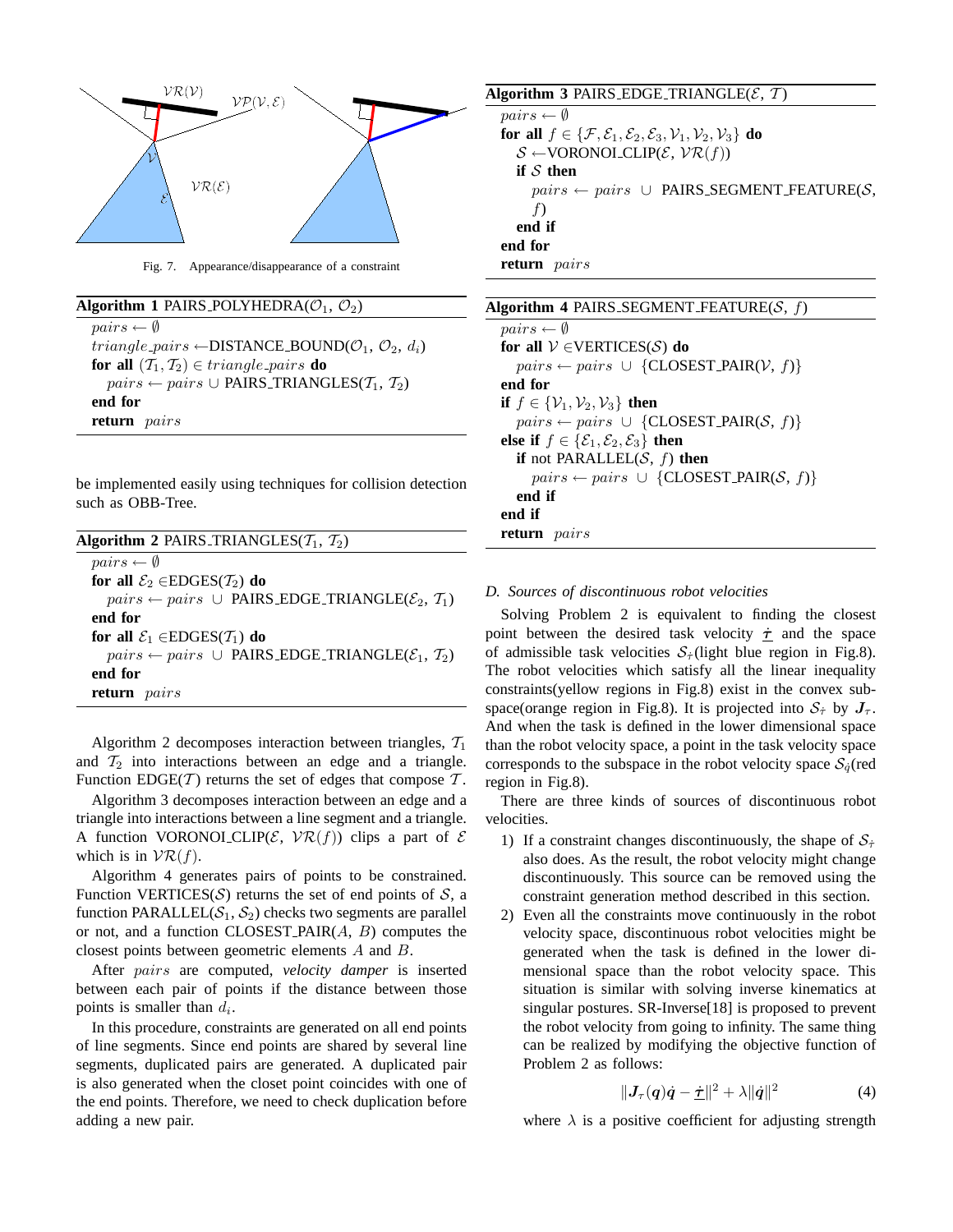of the penalty for big velocities. The added second term put a damping effect to the robot velocity and remove discontinuities.

3) Every point in  $S_{\dot{q}}$  is the optimal solution of Problem 2. A point in  $S_q$  might be chosen discontinuously by the optimization algorithm. The modified objective function changes  $S_{\dot{q}}$  into a point and this discontinuity is also removed.



Fig. 8. Mappings between velocity spaces

## IV. EXAMPLES

# *A. Collision Avoidance of a Single Object*

The proposed method is applied to the example shown in Section III-A to check that a collision avoidance motion with continuous velocity can be generated. Fig. 9 shows snapshots of the generated motion and Fig. 10 shows results corresponding to Fig. 4. The minimum distance converges to  $d_s$  and there is no collision. And linear velocity along Y axis and angular velocity changes in continuous way. In this case, a constraint is generated when  $C_1$  enters into *influence zone* and one more constraint is added when  $C_2$  does.



Fig. 9. Snapshots of interaction between a rectangle and the ground

Fig. 11 shows another example which includes a concave shape and a shape with a hole. A "L" shape object which consists of 12 triangles passes through a torus which consists of 512 triangles. It is impossible for existing methods to plan a collision free motion between these kinds of shapes without approximations.

Top left of Fig. 12 shows the minimum distance. The distance between non-strictly convex objects is continuous and piecewise smooth. Since the closest points are constrained at any time, the condition in Eq.(3) holds and the minimum distance between objects never become smaller than  $d_s$ . Top right of Fig. 12 shows the number of pairs of triangles which are found by DISTANCE BOUND(). The total number of



Fig. 10. Improved results of an example #1



Fig. 11. Snapshots of an interaction between a concave shape and a torus

pairs of triangles is  $12 \times 512 = 6144$  whereas it is less than 100. Bottom left of Fig. 12 shows the number of constraints. It changes along time since they are activated only if the distance between points is smaller than  $d_i$ . In this example, 117 constraints are generated at a maximum. Bottom right of Fig. 12 shows the computational time. It is measured on a PC equipped with Intel Core 2 Duo 2.13[GHz]. It is almost proportional to the number of pairs of triangles.

### *B. Collision Avoidance of a Humanoid Robot*

The proposed method is also applied to a humanoid robot HRP-2. The task of the robot is to move its left hand to the specified position using its whole body. In addition to constraints for collision avoidance, three kinds of constraints are added. (1) A relative transformation of feet is kept while reaching since the robot stands on both legs. (2) A horizontal position of the center of mass is kept to keep static balance(We assume the center of mass is above the support polygon at the initial configuration.). (3) Joint angles are kept in their movable ranges. As a result, this collision-free reaching task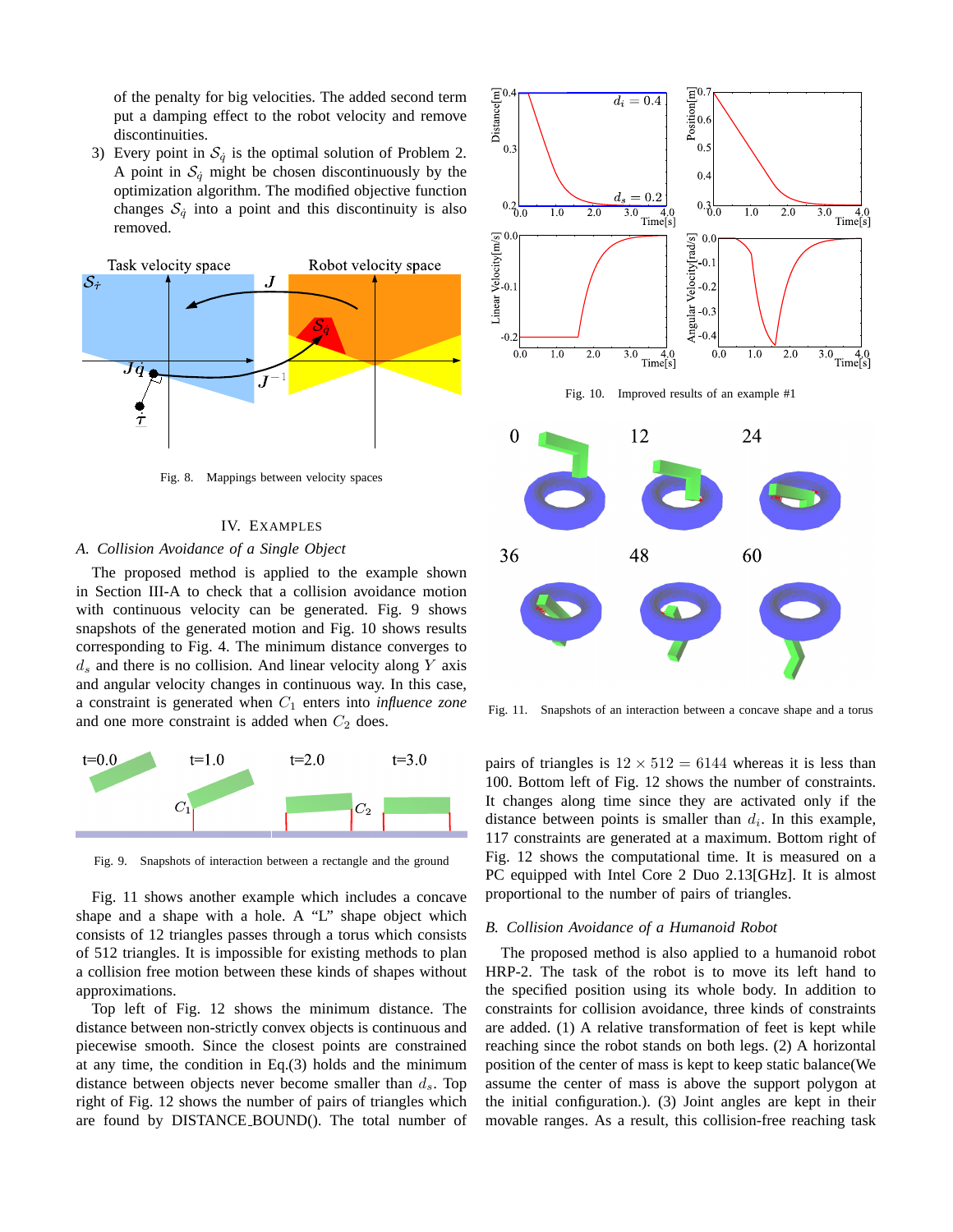

Fig. 12. Results of an example #2

can be achieved by solving the following QP problem:

minimize  $\begin{aligned} \|\boldsymbol{J}_{hand}\dot{\boldsymbol{q}}-\dot{\boldsymbol{p}}\|^2+\lambda\|\dot{\boldsymbol{q}}\|^2 \end{aligned}$ (5a)  $\langle \sigma_{dist_j}^T \bm{n} \rangle \geq -\xi \frac{d_j-d_s}{d_i-d_s}$ 

subject to

$$
a_j n \ge -\xi \frac{d_j - d_s}{d_i - d_s},
$$
  
for  $j \in \{1, \dots, n_c\},$  (5b)

$$
J_{feet}\dot{q}=0, \qquad (5c)
$$

$$
J_{com}\dot{q}=0,\t\t(5d)
$$

$$
vmax_j(q_j) \ge \dot{q}_j \ge \v{vmin_j(q_j)},
$$
  
for  $j \in \{1, ..., n_{dof}\}.$  (5e)

 $J_{hand}$ ,  $J_{com}$ ,  $J_{feet}$  and  $J_{dist_j}$  are Jacobian matrices for the hand position(3DOF), for the horizontal position of the center of mass(2DOF), for the relative transformation between feet(6DOF) and for the distance between *j*th pair of points(1DOF) respectively. Inequality (5b) defines geometric constraints to avoid collision where  $n_c$  is the number of pairs of points to be constrained. In this example,  $d_i, d_s$  and  $\xi$  are set to 0.05[m], 0.03[m] and 0.5[m/s] respectively. Equality (5c) defines a kinematic constraint to keep the relative transformation between feet and Equality (5d) does a dynamic one to keep the center of mass on a vertical line. Inequality (5e) defines kinematic constraints for joint limits, where  $n_{dof}$  is the number of joints. The joint velocity is limited when the joint angle comes close to its limit. The limit is also computed by *velocity damper*:

$$
vmax_j(q_j) = \begin{cases} \xi \frac{(q_j^+ - q_j) - q_s}{q_i - q_s} & \text{if } q_j^+ - q_j \le q_i, \\ v_j^+ & \text{otherwise} \end{cases} \tag{6}
$$

$$
vmin_j(q_j) = \begin{cases} -\xi \frac{(q_j - q_j^-) - q_s}{q_i - q_s} & \text{if } q_j - q_j^- \le q_i, \\ v_j^- & \text{otherwise} \end{cases}
$$
(7)

where  $q_j^+$  and  $q_j^$  $j$  are physical upper bound and lower bound of joint angle and  $v_j^+$  and  $v_j^ \overline{j}$  are those of joint velocity of *j*th joint respectively. In this example,  $q_i, q_s$  and  $\xi$  are set to 0.2[rad], 0.02[rad] and 0.3[rad/s] respectively.

Fig. 13 shows snapshots of the generated motion. The frame 1 shows an initial configuration. A trapezoid in front of the robot is an obstacle and a small box close to the robot foot indicates the target position of the hand. At the frame 2, the left upper arm comes close to the obstacle, and constraints for collision avoidance become active. The left shoulder avoids the obstacle from the frame 2 to 4 and the head directs upward to avoid collision in the frame 5. We can see that the whole body is fully used to avoid collision and achieve the task simultaneously. If we don't include Inequality (5b), the left shoulder collides with the table as shown in the frame 3'.



Fig. 13. Snapshots of "pick up an object under the table" motion

Fig. 14 shows the number of constraints(left) and the computational time(right). The average computational time for one step is about 100[ms] on the same PC with previous examples. We can get this motion(the total duration is 14[s]) in 28[s] when we select 50[ms] as the time step. The computational time is not so long in this case since shape of the obstacle is very simple. It is expected that it becomes longer drastically if the number of obstacles and complexity of shapes increase. If the number of pairs of triangles is too many to get a solution within reasonable time, we can reduce the number of pairs by using thin *influence zone* or simplified shapes. Even in the latter case, simplified shapes can be non-strictly convex.

## V. CONCLUSION

In this paper, we proposed a local method for collision avoidance between non-strictly convex polyhedra with continuous velocities. The continuity is achieved by decomposing the interaction between polyhedra into a set of interactions between line segments clipped by Voronoi regions and triangles and constraining several pairs of points on those geometrical elements. These pairs of points can be used to define constraints in other collision avoidance methods like [9].